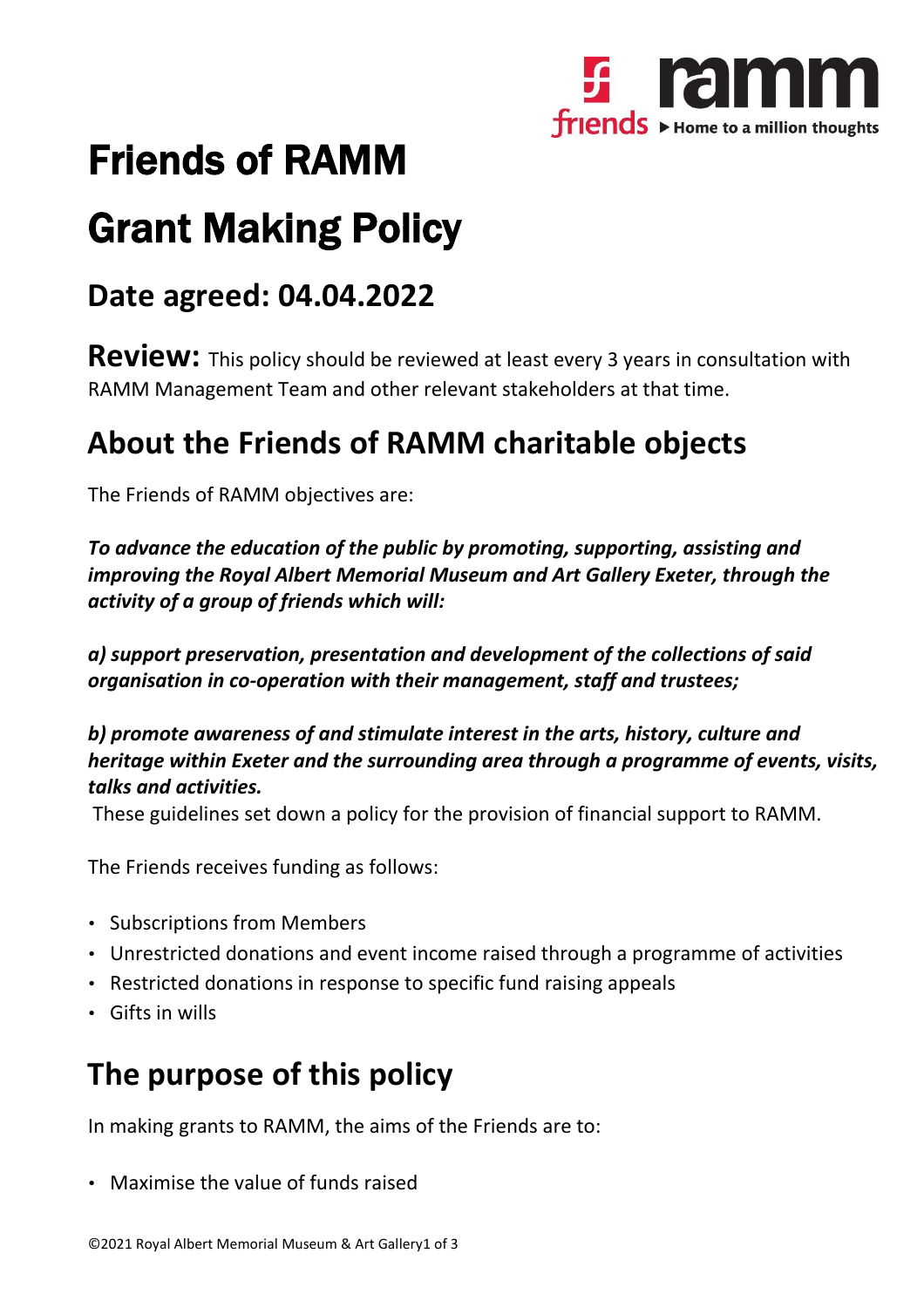- Support RAMM in delivering on the museum's mission and delivering its short, medium and long-term objectives
- Represent the interests and concerns of the Membership
- Provide assurance to Members that the Friends is managing funds responsibly

# **Who this policy is for**

This policy will be available on RAMM's website. It is of particular relevance to:

- Friends Trustees
- Members
- Donors
- RAMM staff
- Exeter City Council (RAMM's parent body)
- Trustees of the RAMM Development Trust
- The Charity Commission
- Other grant giving organisations

# **Grant Making**

- The Friends will seek to support areas of the RAMM programme which are not funded by the City Council.
- The Friends will not normally support capital projects building, refurbishment, major maintenance etc.
- The Friends are keen to provide initial match funding for projects which are likely to attract funding from other sources e.g. Art Fund, V&A – especially if the Friends' contribution unlocks other funding.
- The Friends' main areas of interest are: expanding the collection by the acquisition of important objects within the museum's own Collections Development Policy; improving the existing collection through targeted conservation projects; enabling the museum to present temporary exhibitions which contribute to its reputation for innovative and exciting shows; and supporting education programmes.
- The Friends will consider furthering the museum's work in any of the areas set out above by assisting with the funding for interns, special assistants or trainees.
- The Friends may make grants to the Development Trust's designated RAMM Future Fund.
- In extraordinary circumstances, the Friends will consider making grants to RAMM for other purposes subject to their published charitable objects.